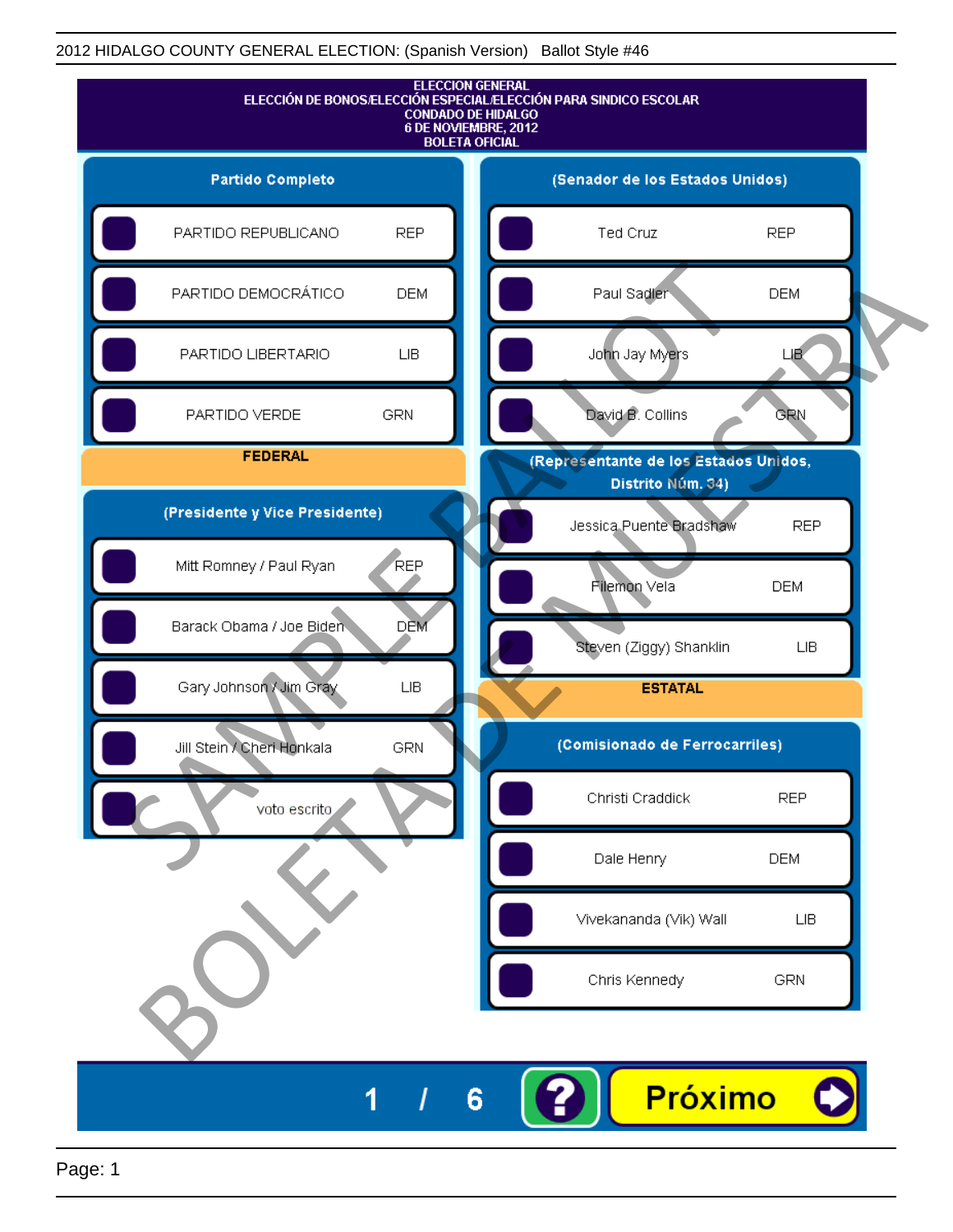

Page: 2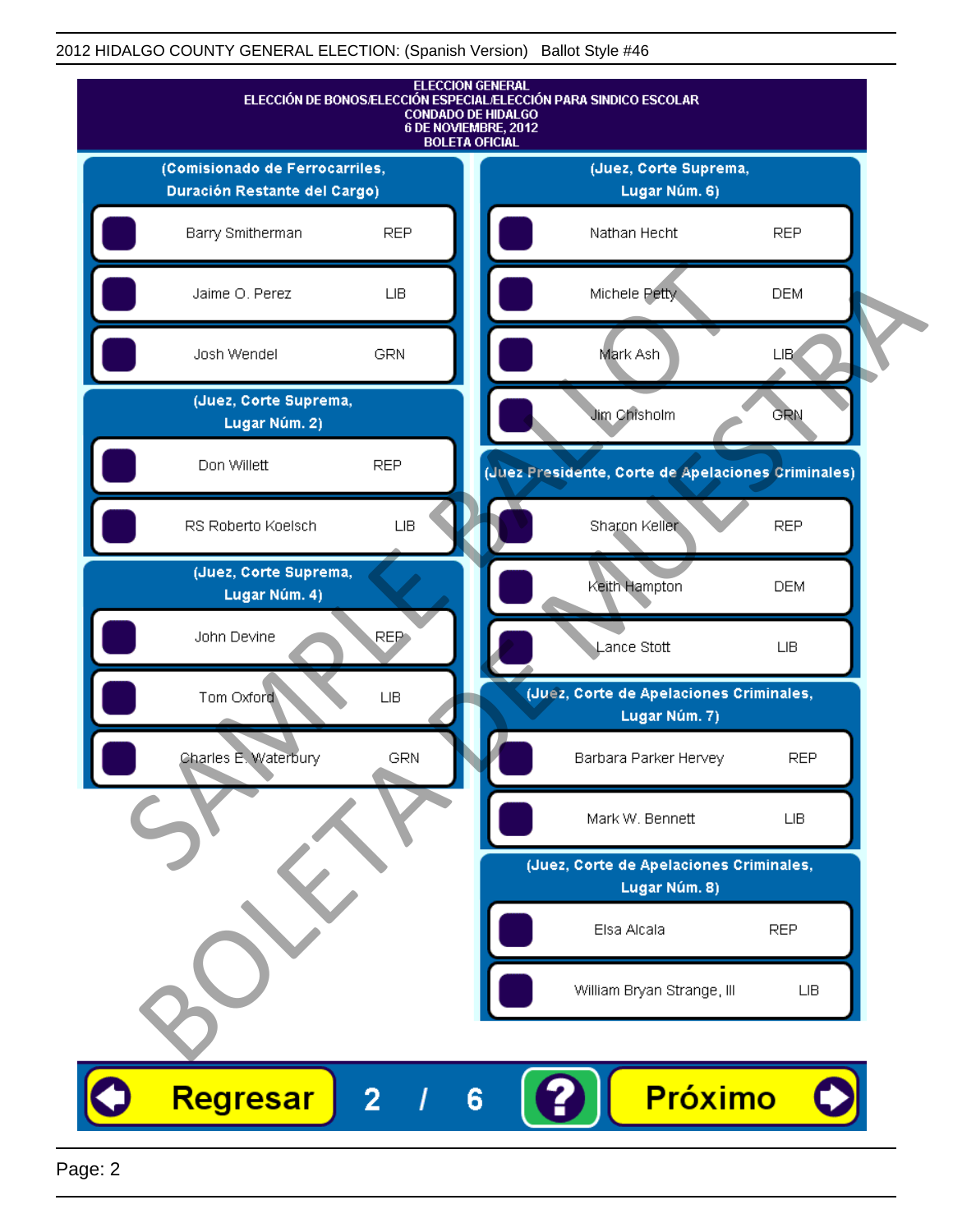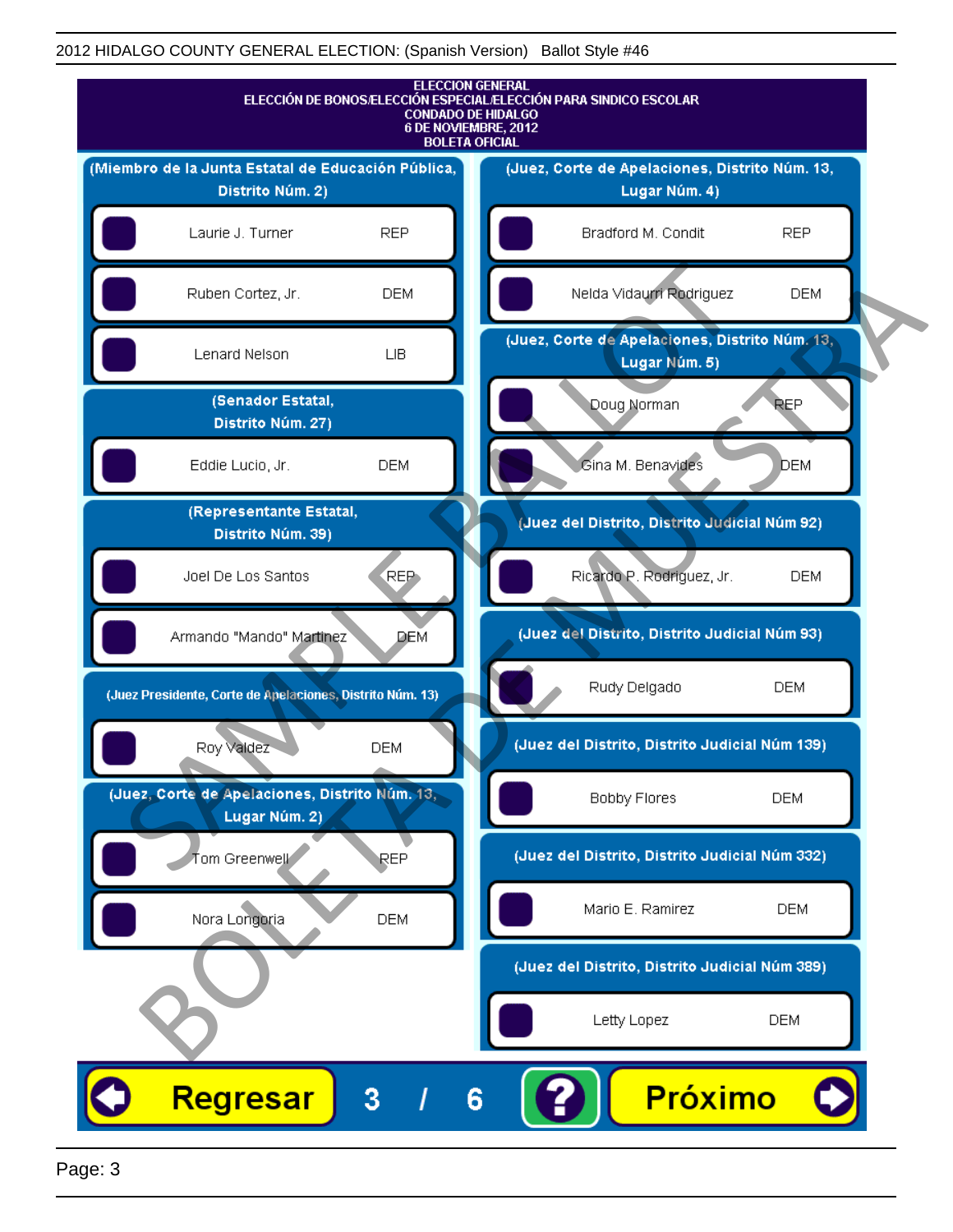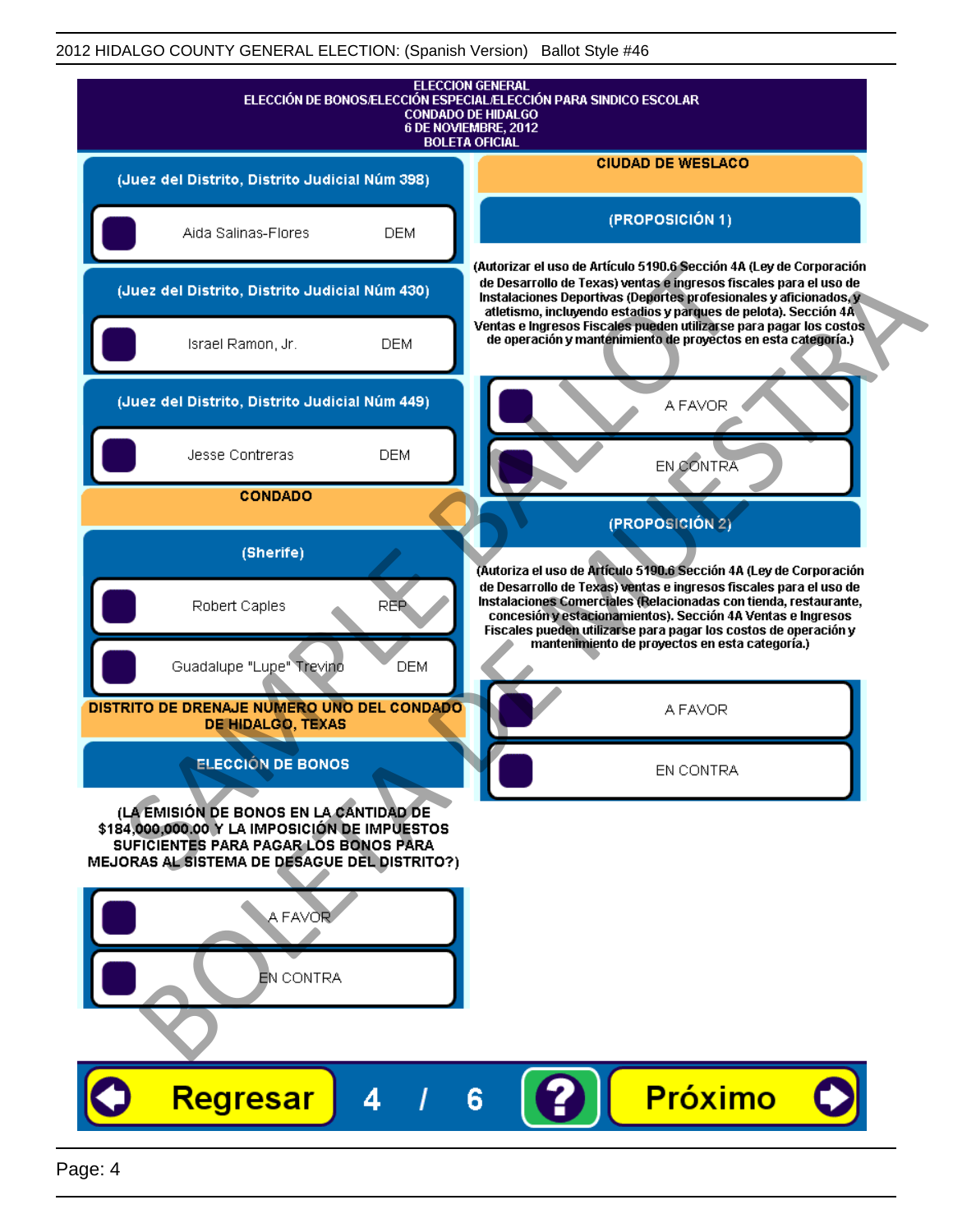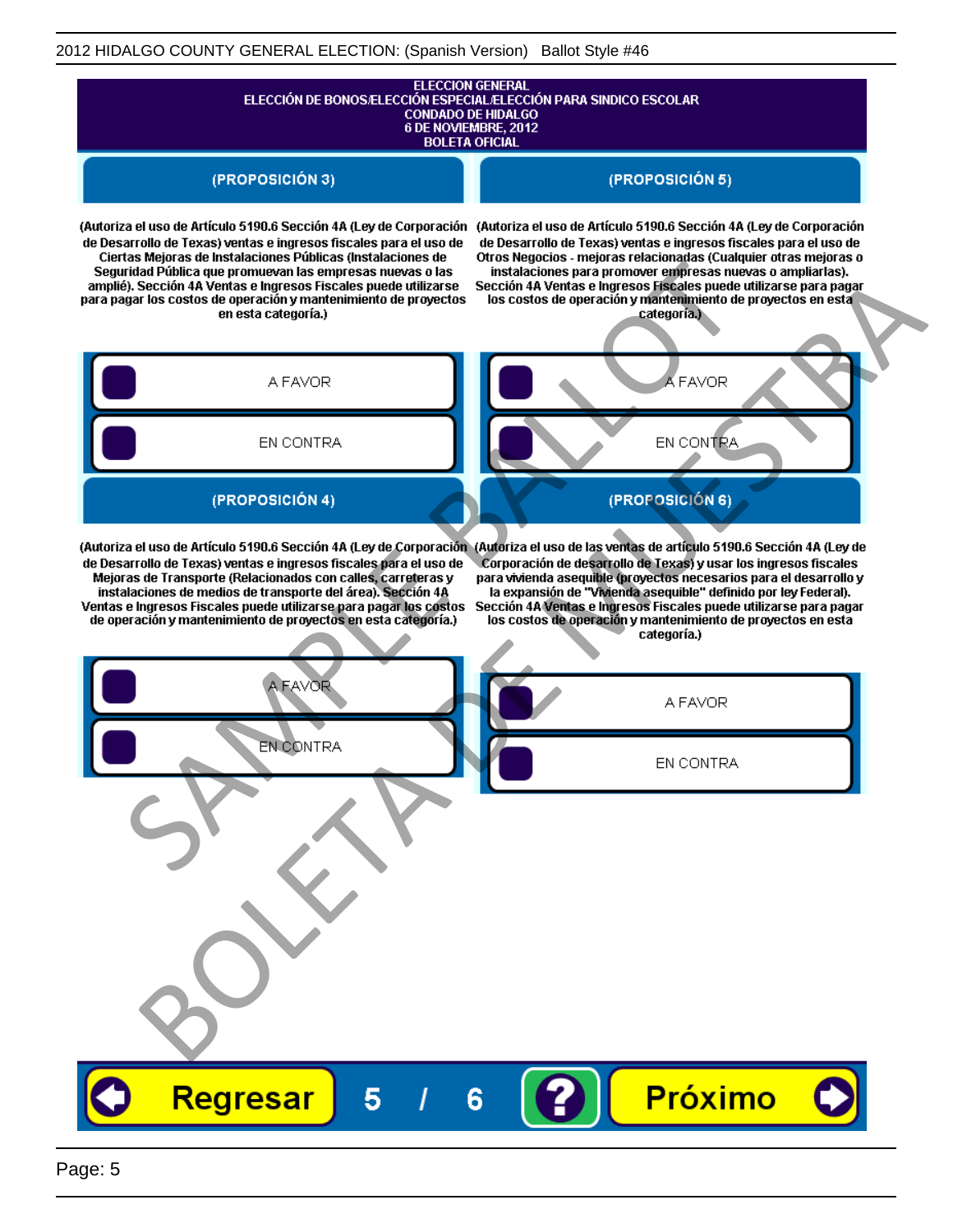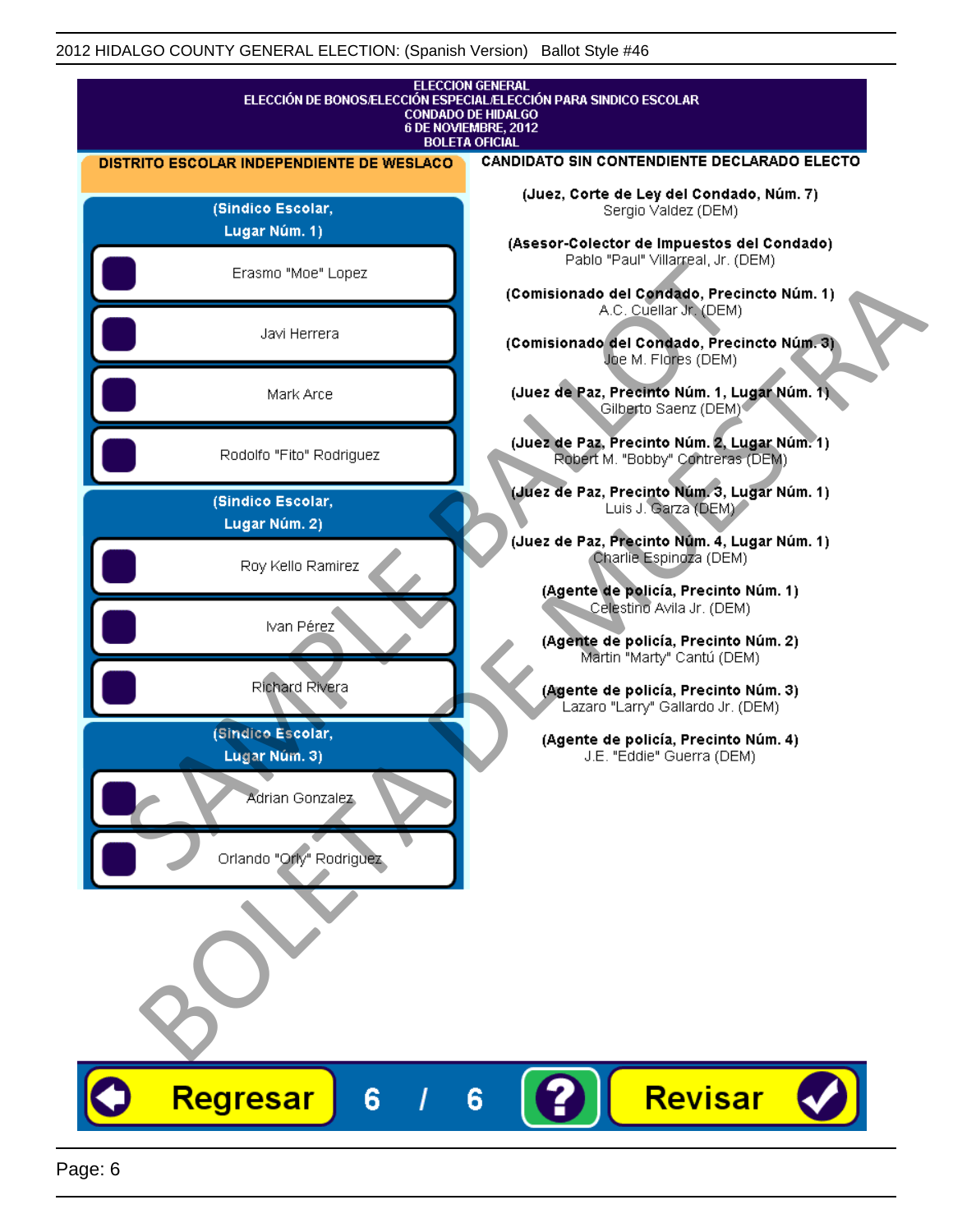Presione el nombre del candidato o el título de la contienda para volver a la contienda.

El botón Votar se iluminará

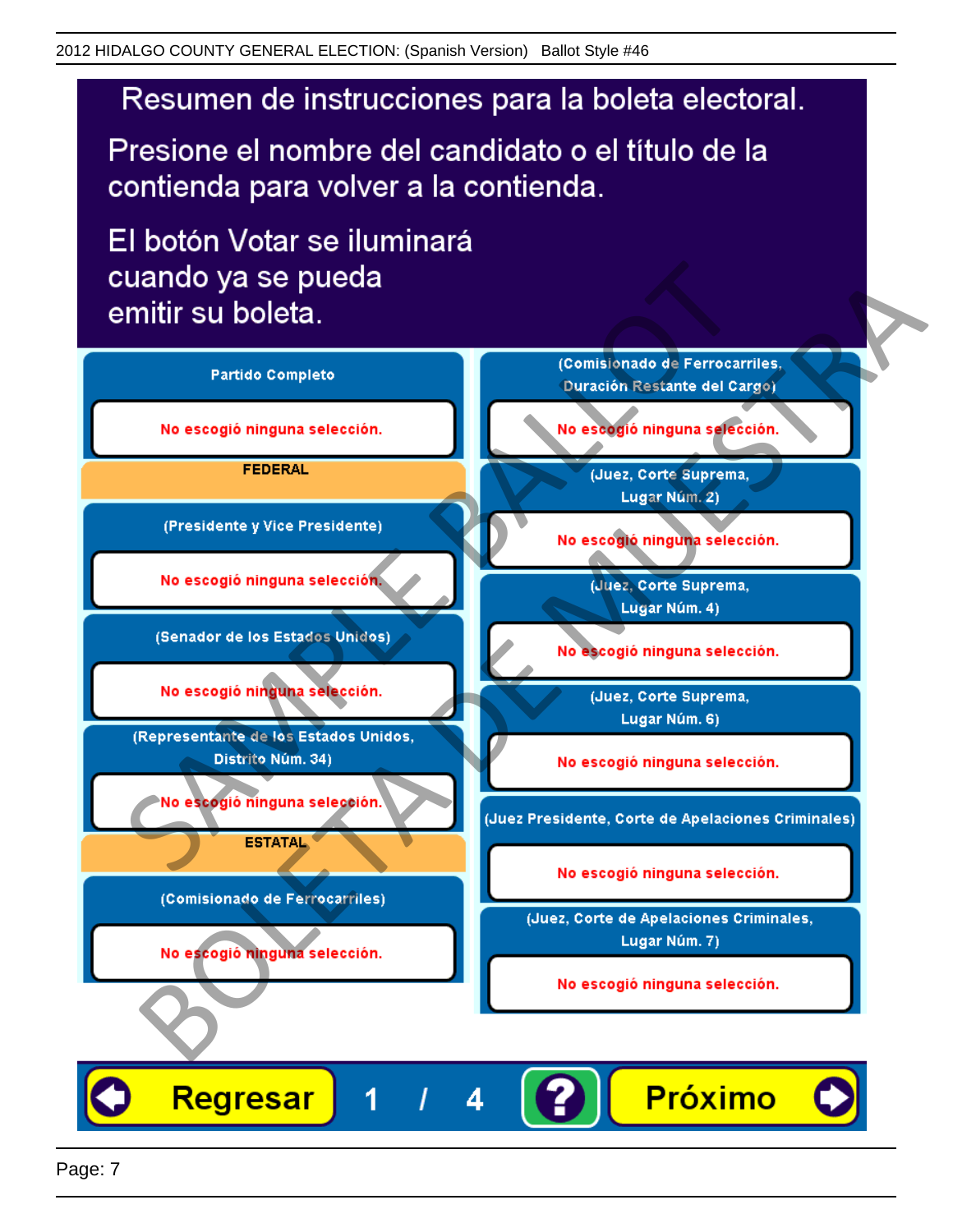Presione el nombre del candidato o el título de la contienda para volver a la contienda.

El botón Votar se iluminará



4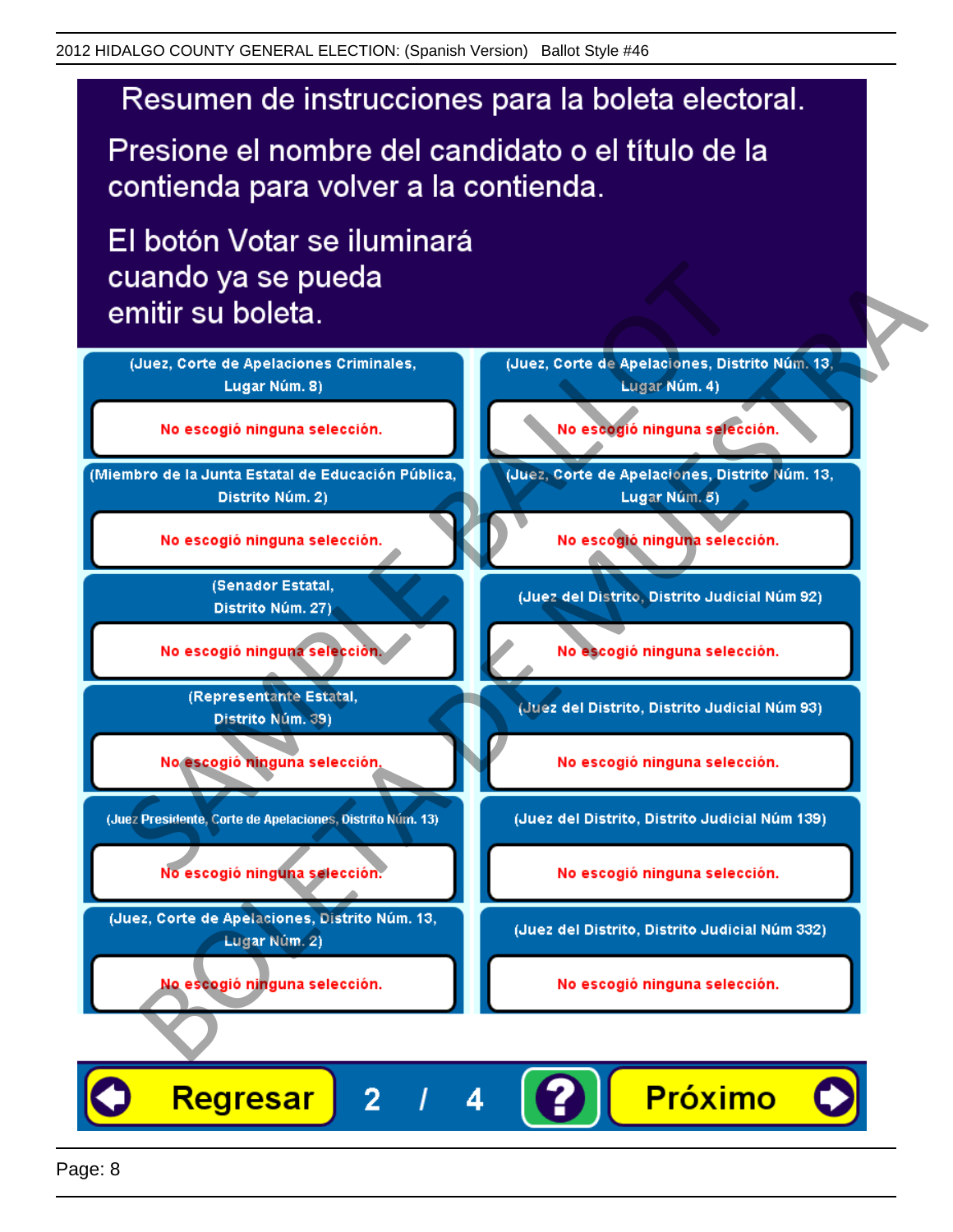Presione el nombre del candidato o el título de la contienda para volver a la contienda.

El botón Votar se iluminará